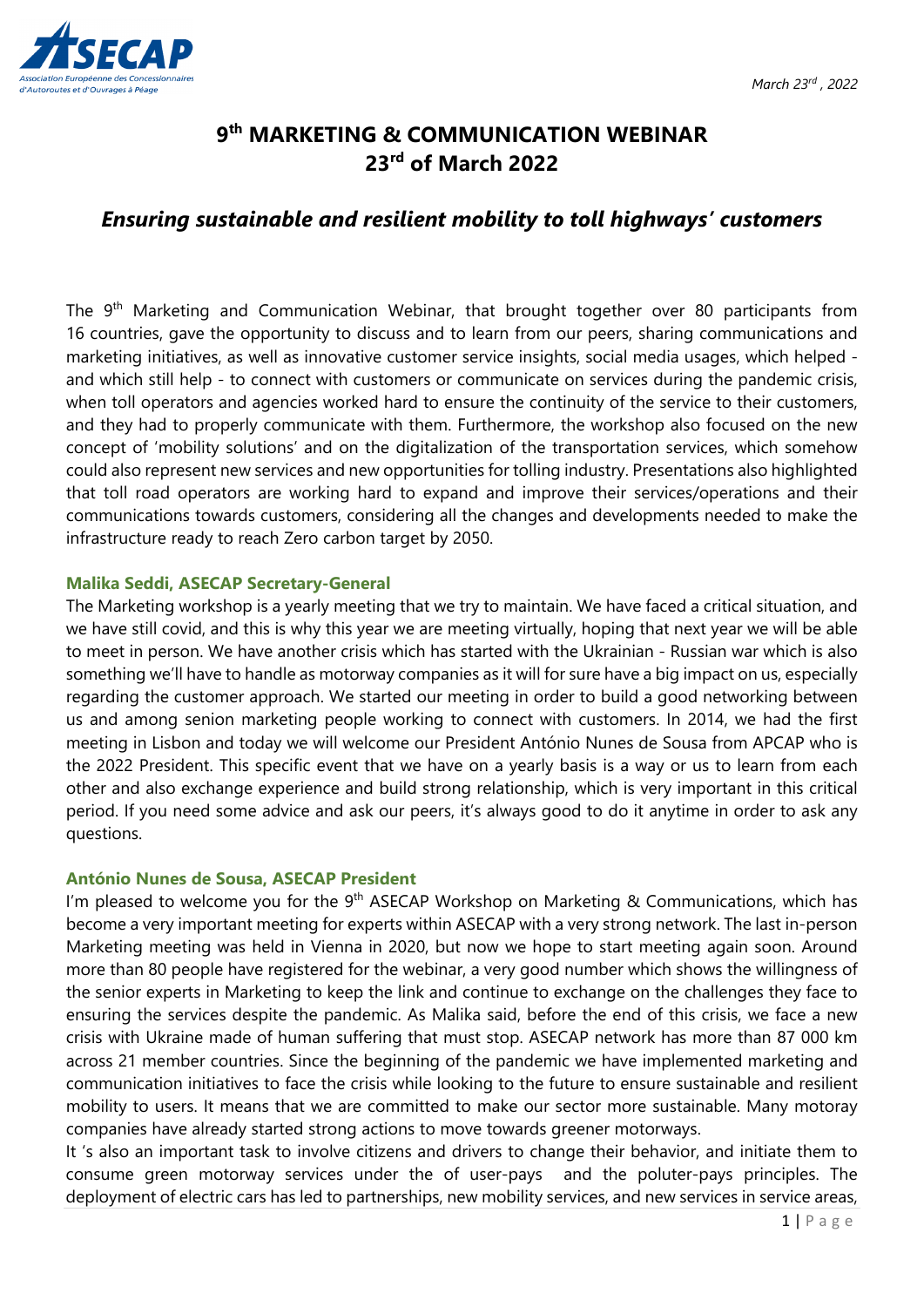

and these are also some of the topics that today webinar presenters will highlight to get knowledge on how operators in different countries are coping with the crisis and how they are communicating and interacting with users, stakeholders and public institutions. Regarding this topic, I take the opportunity of today's meeting to announce the 1<sup>st</sup> ASECAP Sustainability Forum where the strategy for sustainable mobility solutions will be discussed. It will take place in Lisbon on June 9<sup>th</sup>. Finally, I'm pleased to join the ASECAP Secretary General, Mrs Malika Seddi, and warmly thank the COPER II members under the chairmanship of Emanuela Stocchi, as well as the ASECAP team for putting together such a thoughtful and interesting program. I thank each of you for your expertise and contribution today, and I look forward to a great and insightful discussion.

#### **Emanuela Stocchi, ASECAP COPER II President**

I warmly personally welcome you for today's webinar and also on behalf of the COPER II, which is a Committee dealing with a wide range of topics: road safety, sustaibility, and Communication & Marketing. This workshop has always been an important pivotal event for the Association giving the opportunity to the ASECAP members to exchange views and to focus on the several actions, initiatives and campaigns undertaken by the toll road concessionaires to promote road infrastructure. These initiatives, actions campaigns related to marketing & communications were even more needed, more than ever, during these two years of pandemic emergency that effected our sector, as underlined by our President and Secretary General. In this period, communicating in an efficient and proper way has been a key element for the road operators.

This is also why we wanted to dedicate the webinar on how it's still possible to ensure a sustainable and resilient mobility to our customers. We had in the last two years in our General Assembly meetings several tours de table, benchmarkings and exchange of views among us on how we were coping with the pandemic and how we were ensuring the continuity of the service to our customers.

In order to discover these initiatives and projects put in place by our concessionaires, we have here a distinguished panel of representatives of the ASECAP members reflecting also the wide diversity of the ASECAP countries: Austria, Greece, France, Portugal and Italy.

#### **Key points highlighted by the speakers in their presentations**

The workshop provided the opportunity to hear the presentations from the following experts:

- **Grigoris Chasanis**, Olympia Odos SA / HELLASTRON (Greece)
- **Hugo Bento**, BRISA / APCAP (Portugal)
- **Edith Rührer**, ASFINAG (Austria)
- **Handanos Yannis**, Olympia Odos Operation SA / HELLASTRON (Greece)
- **Alessandra Pipitone Federico**, ASFA (France)

## **Grigoris Chasanis, Olympia Odos SA / HELLASTRON (Greece)** *"Initiatives developed to get closer to customer needs and expectations"*

The motorway of Olympia odos is entering the operation phase after the construction phase. During this time, we developed the project with more services for our drivers and customers.

Some of the ongoing projects are the forecast traffic in two locations on the motorway where we use predictive algorithms in order to inform our customers about the traffic up to 72 hours later.

We have introduced, and we are the only motyorway in Greece to do so, contactless transactions in our APM automatic payment machines. We have introduced the energy saving using less luminaires in our existing tunnels. We had a new project "Water from the air" where we produce water using the thin air and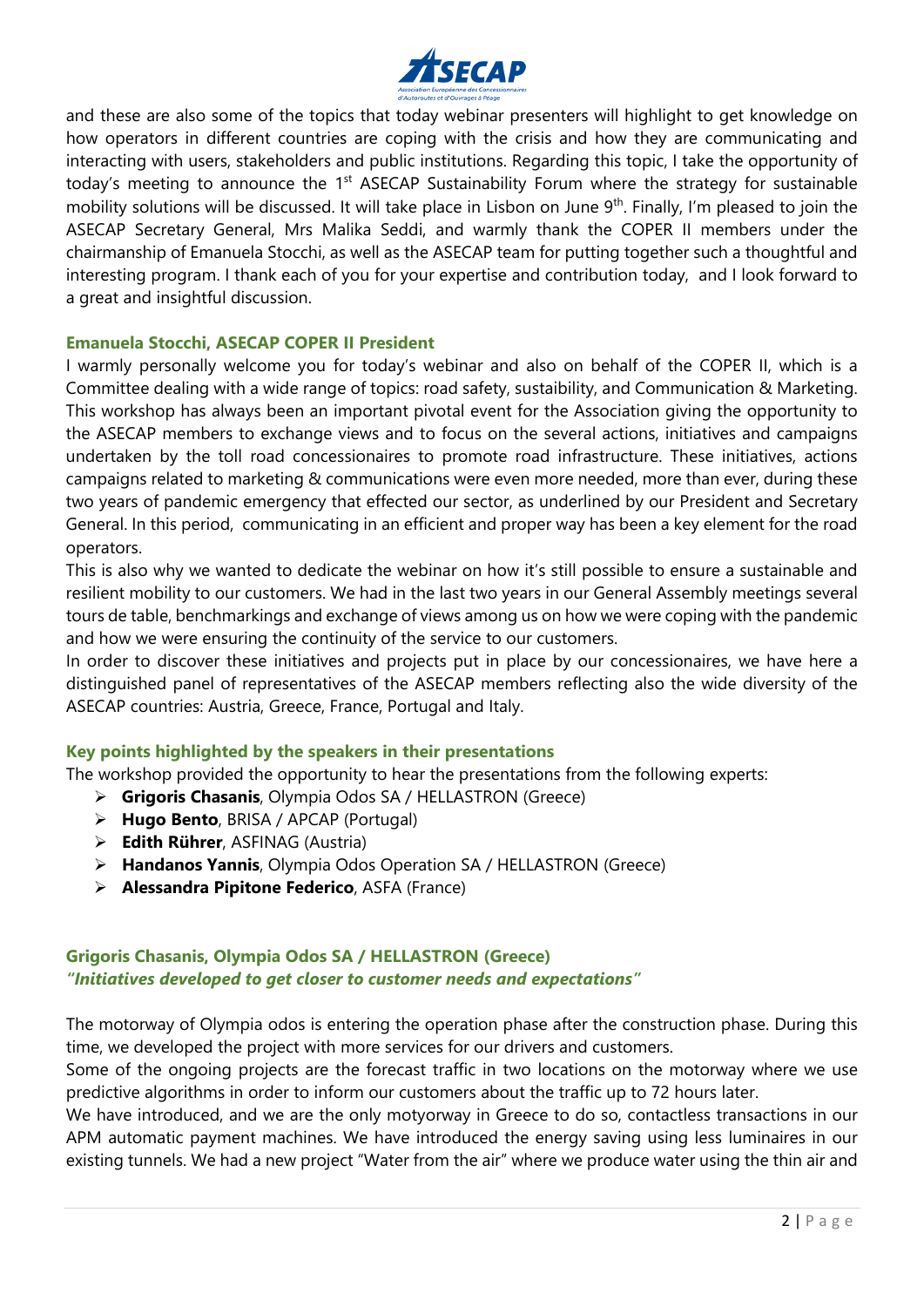

solar energy, and this is potable water offered to the users. And the most emblematic project is the Hybrid project which is also linked with our mobile application.

#### *What does our client neeed?*

The clients wanted an application for their OLYMPIA-PASS transponder. We have seen this from a survey we did in August 2020. This was regarding a digital transformation of our motorway. The questions were:

- 1. "*If a mobile app was available where you could monitor your transponder, will you use it or not?"* The answer was obvious: 65 % said yes, they will use it.
- *2. "Would you like this application to provide other information but the Olympia-Pass?"* And again, we received more than 70 % of yes.

This follows the general trend of using more and more the mobile phones to do a lot of things, among which paying, etc. That's a normal trend that we wanted to follow. We have a website with statistics and we saw that even if our website is not very modern or responsive, 63 % of the visitors were using mobile devices to access the website, so it was obvious that we wanted the mobile app for those customers.

Going to the mobile app: we decided to have not only the transponder section but also to offer more services to any user even the ones who do not have one of our transponders. There is a section for all users where any user can have a trip planning, check the toll calculator, see the interactive map, the traffic prediction; section of news to inform our users; section of offers where we can promote some things by the motorist stations or other cases; a virtual tool where users can have a look on specific attractions along the motorway, and this is given for free to everybody.

The innovative services: when you access first time the app you are asked to give your mobile number to validate your device and then be able to send your geolocation on the motorway to the traffic monitor center. This is something the user does once for those who want to have access on this service of geolocation (not mandatory). When a user call the Emergency number of Olympia Odos, now if he doesn't use the app, the traffic center needs to ask where he is and then send the patroling vehicle. By using the application and this service, the Traffic Monitoring Center knows exactly the location of the caller. This is quite innovative because this requires the connection link between the application and the motorway's SCADA.

This connection is also used on interactive map where if the user enables this point of interest receives audible announcements by the application and can be informed for the VMS messages, the motorway services, etc.

We also have a built-in toll calculator which calculates how much a user has to pay with a comparison with the normal cost and the discount he receives using the OLYMPIA-PASS Hybrid transponder.

*Olympia Odos wants to follow the trend which is for the customers to use more and more the mobile phone, offering many digital services, many of them unique and innovative.*

**Grigoris Chasanis**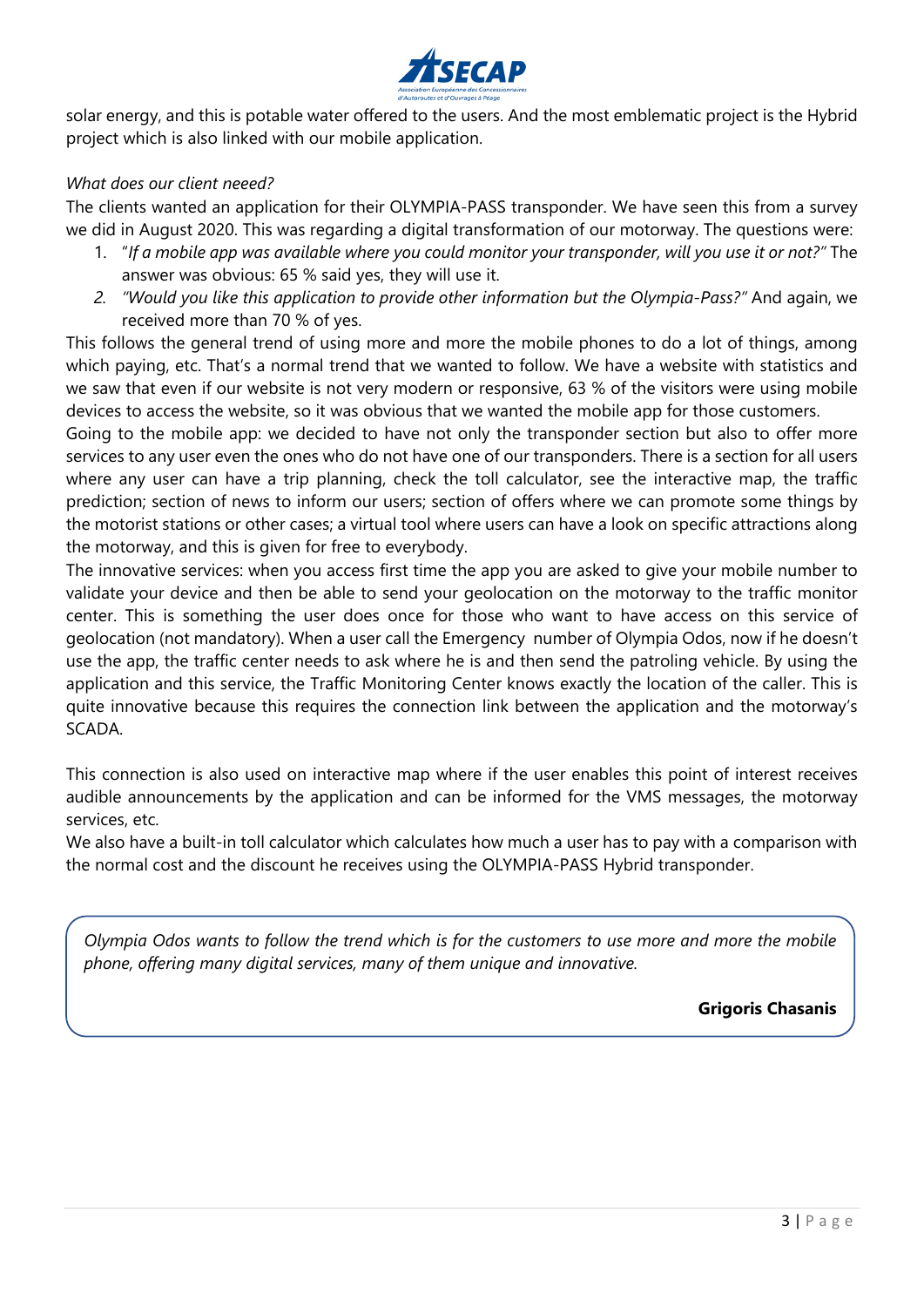

## **Hugo Bento, BRISA / APCAP (Portugal)** *"Accelerating Marketing towards future growth"*

At Brisa, one of our challenges is the brand relevance for younger generations. We have 50 years of presence in Portugal, and the majority of our construction work was done back over the beginning, so people aged over 35, they have seen the rise of Brisa and the construction of the motorways, and are deeply connected with Brisa impact, really understanding what Brisa did for the country in terms of enhancing the mobility of people and making everyone closer in the country with the motorways. For those below 35, we have really new challenges because the relations that they have with motorways is purely transactional, for them motorways are a given and we need to deepen this connection otherwise we will get obsolete and forgotten.

Via Verde, which is 30 years old already, is one of our key elements in enhancing this relationship with end users. As it's basically our first product with direct communication to end consumers and with added benefits beyond motorways.

Via Verde was the pioneer in electroning toll collection, not only in Portugal but as European wide, that's also something which is positive as a brand. We want to make sure that we are delivering our purpose which is transforming people's lives by delivering simpler, safer and sustainable mobility. Here we put the focus on the customers, even deeper, on the people. Using words and expressions that are closer to people and that are not infrastructure or engineer jargons. It's really relevant for us that our customers understand that we are on a journey to get closer to them, to serve them as best as possible. If nowadays, the question is about electric mobility, micro mobility, smart cities, whatever, we want to play and be a relevant actor too. We do not want to be that old ones that are very experts in motorways, but if the majority of the next generation will have a transactional relation with the motorways, we need to find ways to get closer to them.

We are changing our communication. We are no longer communicating about cars, vehicles, license plates, but we are communicating about people, daily chorus, challenges we all face daily: if I'm a family, single parent, a student or whatever, that's exactly the kind of people and places where we want to be always adapting to the different needs. And our mobile app will be pivotal for this – having a single power app we'll be closer to get more and more relevant information about our daily users, allowing us to better know and understand their unique needs.

At Brisa we are overseeing the strategic road map of the entire group. We are looking to the entire ecosystem and how can we do synergies between all the 5 group brands.

**Digital agenda**: the pandemic increased the number of people using digital app and services, and this was a way to force consumers to start using and trusting digital tools.

Brisa has a set of services and businesses that touch people's lives in a variety of daily chorus (service areas, pay parking, car inspection…). In the near future we will be able to have a 360º single clear view of the customer.

We are doing this hand in hand with our technical and juridical department to make sure that it's GDPR approved. We already know that the customers are becoming more connected and the majority of services are done online, and consumers are getting closer and more willing to use online tools.

**Mobility data:** we have a lot of information from our motorways, if we can combine that with the data that mobile phones can provide in terms of location, we can evolve our communicationa nd personalization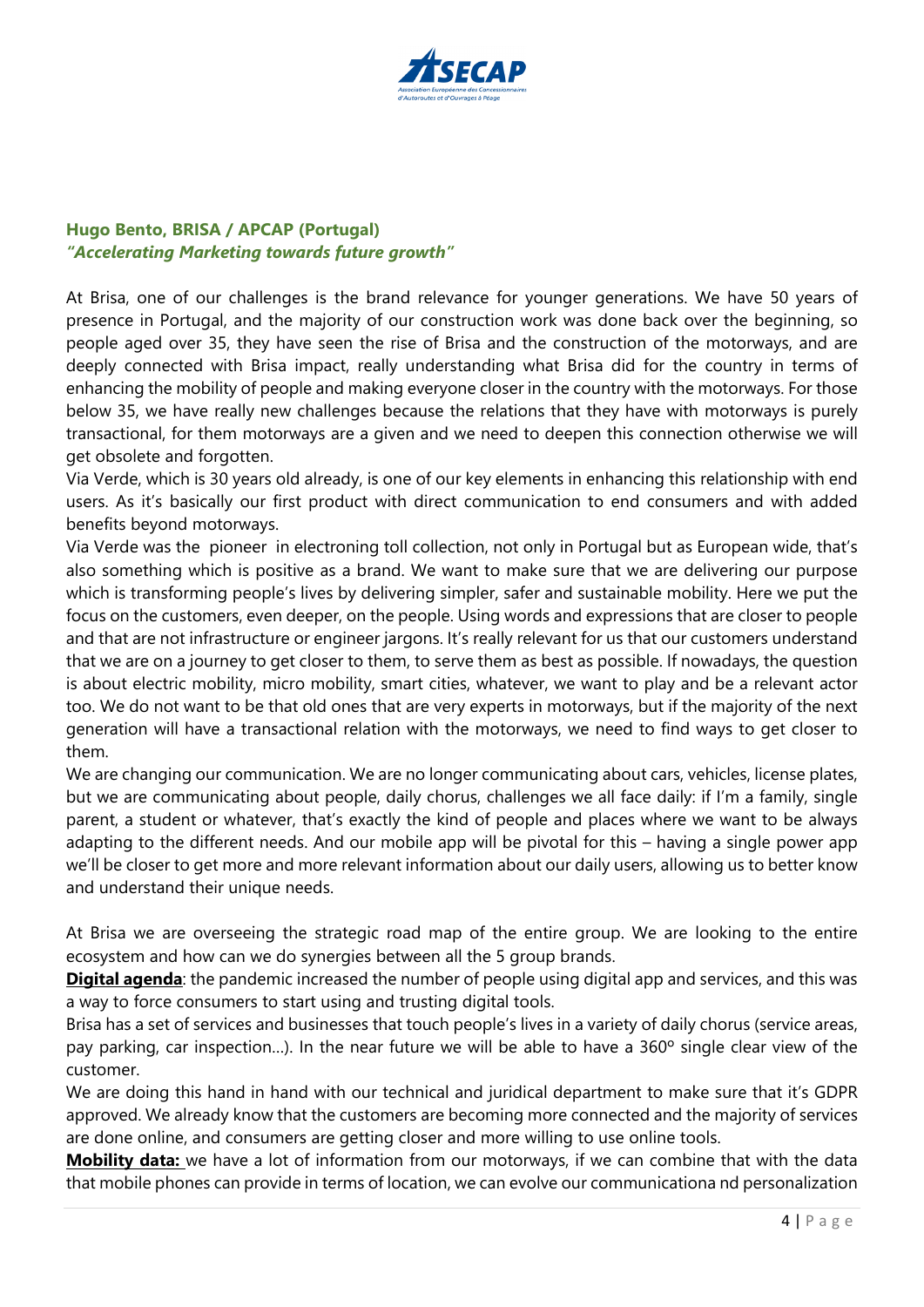

even further.. We have loads of information, but we need to transform the data in order to make it actionable and intelligent. With Via Verde, we already have surpass a relevant trust moment which is having access to the bank account details – which is a pain point for most of the payment apps.

We have recently launched the extra service to use Via Verde to charge your electric or hybrid car. With digitalization, we keep trying to increase the capacity of our services, we are transforming our contact center to have more and more automated processes, faster for end consumers and less cost demanding. You can use interactive voice recording or recignition to book your car inspection appointment, increasing the number of appointments and reducing the operational costs as we do not need big teams in the customer center. Same thing for Colibri (brand for service areas): increasing the number of smart kiosks to increase the autonomy of consumers to register their own requests. The Click&Collect is also on the rise in the majority of other F&B players and we need to also pave that way. In a longer term, we are also willing to partner with artificial intelligence big players so we can be ahead of the curve: written customer service center that we can transform with artificial intelligence. In the near feature we'll have robots responding to those chorus that are easy to do: change the licence plate, the email, etc. On dynamic price on service areas, we can also use dynamic pricing tools that could change according to the day of the week, the weather outside, our prediction of traffic, so it'll be helpful to increase the profitability of our business. Finally, connected cars will definitely be on the agenda.

**Talent management**: This topic is also critical for the marketing acceleration, will also be part of our agenda.Mmeaninglful and in-person interactions are still critical in hybrid work contexts. By seizing the unique moment companies are now facing, companies could gain an edge in the race to attract, develop and retain the talent. The great attrition or the great attraction? The choice is yours: not only from a talent management point of view, but also from a customer relationship pov.

*We want to make sure that we are delivering on our purpose which is transforming people's lives by delivering simpler, safer and sustainable mobility.*

**Hugo Bento** 

#### **Edith Rührer, ASFINAG (Austria)** *"Can motorways be green?"*

ASFINAG wants to be a reliable, innovative and sustainable mobility partner, who connects regions and people in the heart of Europe.

There are five pillars of the sustainability program:

- 1) Decarbonisation and reduction of emissions: e.g. more charging points for e-cars, park and ride facilities, noise protection, etc.
- 2) Mobility concept of ASFINAG: e.g. fleet with alternative fueled cars, new home office and travel policies, etc.
- 3) Energy Strategy: save energy (e.g. switching to LED) as well as building new sources of energy (e.g. photovoltaics)
- 4) Operating sustainably: e.g. recycling materials (very high percentage of recycled concrete & asphalt); water protection; reducing waste along the motorway, etc.
- 5) Biodiversity: e.g. possibilities for animals to cross over; fostering insects, etc.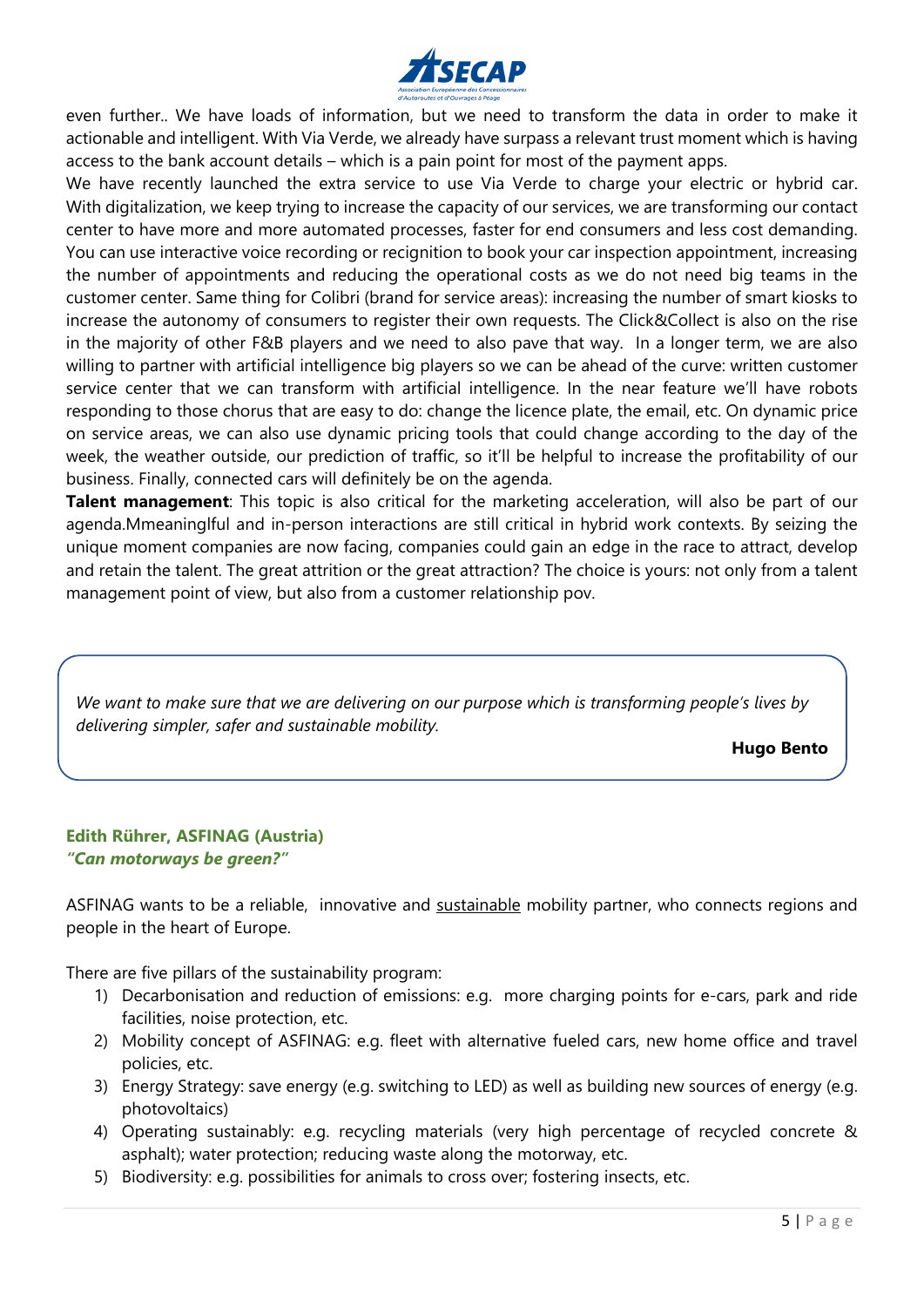

It is a comprehensive sustainability program however, the question is: how do our customers see us and do they recognize that effort? Another important question related to this topic is: what do our customers think about motorways in general? Constructions began in the 40s and people were delighted to have motorways built, which were seen as very modern and progressive. This changed in the 80s, when people started also to demonstrate against the construction of new motorways. There are of course different reasons for this image change - one of them is the fact that the number of cars has dramatically increased.

#### *What do our customers think about ASFINAG and sustainability?*

In ASFINAG, we have a regular customer orientation program running and once a year we have a large customer satisfaction study, which also includes a comprehensive reputation measurement. We discuss the results with senior management and take steps accordingly.

**Reputation model**: our reputation index is calculated by combining the results of several questions related to reputation. We also measure sub-areas of reputation:

- Emotional Appeal
- CSR & Sustainability
- Product & Services
- Workplace Environment
- Performance

For each of these sub-areas an index is calculated, which combines the results of several questions. We have a statistical model running in the background, which enables us to see how important those five areas are for the overall reputation. From this, we can see that emotional appeal is the most important factor and CSR and sustainability is the second most important contributor to reputation for car drivers.

Among all the 30 items, which we track in our reputation study, "taking care of environment" is the lowest scoring one. This can be partly explained by the limited knowledge of the sustainability agenda. Every year we publish a sustainability report, which shows what we are doing in terms of sustainability and the progress we make. When we look at the people, who know our sustainability report, and compare them with people, who do not know the report, we see quite a big difference in scores on sustainability: We reach much better results among people, who know what we are doing.

As part of our customer orientation program, we have decided to conduct further market research in order to improve our communication program on sustainability.

*When we look at the people who know our sustainabily report, and compare them with people who do not know the report, we see a big difference in scores on sustainability. We reach much better results among people, know what we are doing.*

**Edith Rührer**

## **Handanos Yannis, Olympia Odos Operation SA / HELLASTRON (Greece)** *"How motorway companies have ensured continuity of services, moving people and goods during the COVID-19 era"*

The Olympia Odos Motorway project is a 202 km of motorways connecting Athens the Capital of Greece with Patra which is an important gate to the West fo Europe through its port. It consists of 3 sections, two existing motorway sections and one new the construction of which was completed in 2017.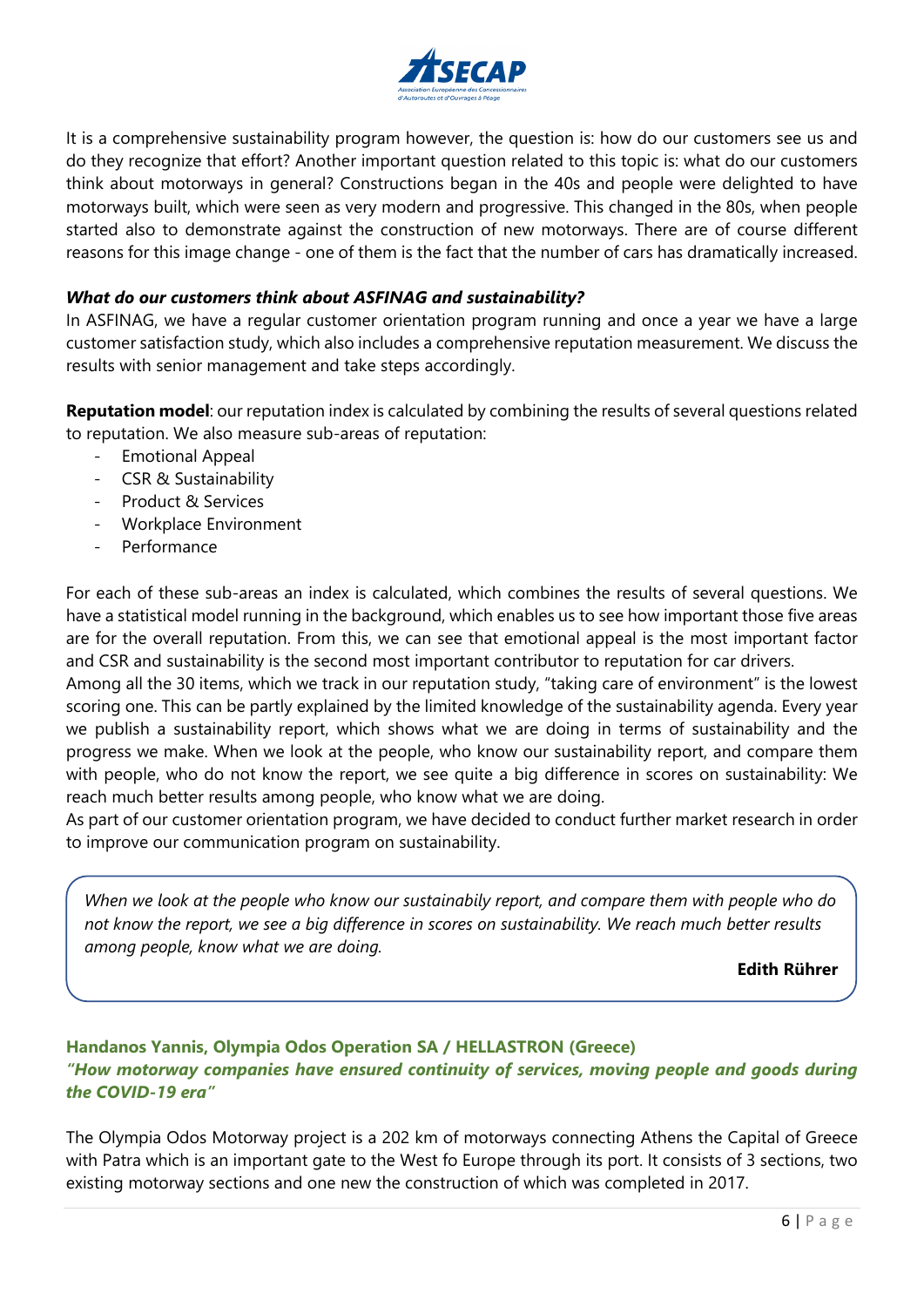

What was the impact of covid on the traffic: the monthly evolution of traffic of 2020 and 2021 compared to 2019 which is a reference basis, as 2019 is considered a regular year. During this two years in Greece there were 2 lockdown periods with restriction of traffic. 2020 (January and February) started quite promising with a 10% increase of traffic, then the first lockdown (from mid March till beginning of May) followed where we can see traffic decrease up to 80% compared to 2019 (especially in April). The second lockdown period happened at the end of 2020 and more specifically from the beginning of November till mid of May where we can see a decrease of traffic by up to 50 % versus 2019.

Going now to the method of payment, before the pandemic, the method of payment included cash and card payments at toll collector lanes and only cash payments at APM. Electronic lanes with Olympia Odos OBU and 3 more interoperable OBUS's from other Concessions. Scalable discounts for frequent Olympia Pass users were offered. Olympia Pass ETC Account Top ups: cash&card to toll collector / customer service centre, bank transfer, credit/debir cards via website.

During the pandemic, most specifically in January 2020 just before the pandemic, payments with credit and debit cards at automatic payment machines was introduced. At the end of the year, the national ETC interoperability was completed and all Greek OBU's are accepted.

In January 2021, distance based charging for Olympia Odos pass subscribers was put in place, combined with existing scalable discounts. Olympia Odos Hybrid is the first and only distance based ETC in Greece. In January 2021, new flat discount of 20% was introduced for motorbikes using Olympia Odos pass Motocard. In February 2022, the Olympia Odos mobile app was introduced.

Starting with ETC penetration, there was a peak of ETC penetration during the Lockdowns, mainly due to significantly increase of electronic payment limiting Toll Collector lanes to a minimum even in reduced traffic. Compared to pre-pandemic gain in ETC penetration ~10%, from ~35% to ~45%.

Regarding the evolution of Cash vs Card Transactions in Toll Collector Lanes:

- Card use in Toll Collector Lanes was temporarily reduced during lockdown due to introduction and promotion of card payments in APM
- Compared to pre-pandemic gain in Card use in Toll Collector lanes  $\sim$  20%, from  $\sim$  10% to  $\sim$  30%

On the evolution of Cash vs Card Transactions in Automatic Payment Machine Lanes:

- Spike during 1st Lockdown mainly due to promotion of card payments and discouraging users to use cash
- Compared to pre-pandemic gain in Card use in APM lanes  $\sim$ 33%, from  $\sim$ 3% to  $\sim$ 36%
- As for the evolution of in person vs remote Olympia Pass Account Top Ups:
	- Peak of remote top ups during Lockdown mainly due to limitation of Toll Collector lanes availability
	- Compared to pre-pandemic gain in remote account top ups $\sim$ 19%, from  $\sim$ 17% to  $\sim$ 36%

On the Evolution of Unattended Toll Collection (ETC and APM vs Toll Collector):

- Spike during Lockdown mainly due to limitation of Toll Collector lanes availability
- Compared to pre-pandemic gain in unattended transactions  $\sim$ 13%, from  $\sim$ 58% to  $\sim$ 71%

Greece is a country where "Cash used to be King". The trend for increased electronic /card transactions that started in 2015 (economic crisis & capital controls) was accelerated due to the Pandemic, as in person transactions were reduced/avoided. The undeniable winner is card payment, both in the lanes and on the website, with a drastic increase compared to before the pandemic. Achievement of National Interoperability and the implementation of the Olympia Odos Hybrid system also helped the increase of Electronic Toll Collection.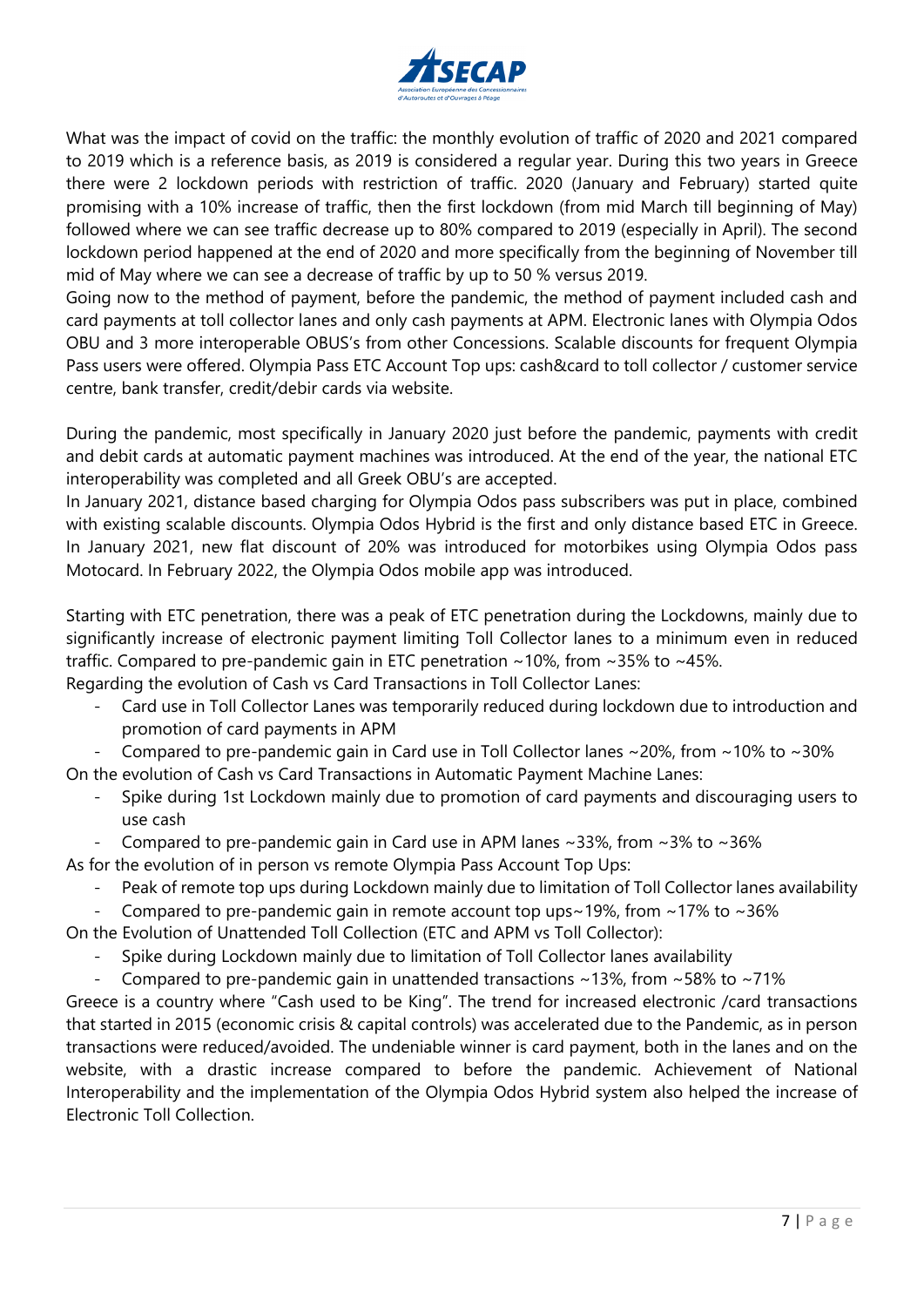

Future Outlook:

The newly launched Olympia Odos Mobile App is expected to increase the % of remote account top-ups reducing in person transactions even further.

While card payments have benefits, they have disadvantages (increase in transaction time, bank fees). ETC is the way to go!

ETC penetration is in a steady rise, but it must be further promoted and accelerated.

*Greece is a country where "Cash used to be King". The trend for increased electronic /card transactions that started in 2015 (economic crisis & capital controls) was accelerated due to the Pandemic, as in person transactions were reduced/avoided. The undeniable winner is card payment, both in the lanes and on the website, with a drastic increase compared to before the pandemic.*

**Handanos Yannis**

### **Alessandra Pipitone Federico, ASFA (France)** *"Customer satisfaction index"*

This survey concerns the French motorway network covering 9221 km runned by 21 concessionnaires and 4 operating companies. The network covers 364 service areas, 623 rest areas and 1013 interchanges. How do motorists perceive traffic and safety conditions, toll collection and services offered by the concessionary motorway network. It's to answer these questions that the motorway companies have set up a satisfaction indicator introduced in 1996. Customer satisfaction has been at the forefront of French motorway companies' pirorities who were aware to be in charge of a public service mission. This is why this survey was introduced at the initiative of motorway companies and such a initiative was well welcomed by the State which proposed the introduction of specific provisions concerning satisfaction indicators in the concession contract in 2006 when motorway companies were privatized.

In 2006, the survey was adapted, with the Sate specifying the questionnaire, the survey design, the form of the report. The objective of this indicator, which is made every year, is to get a clear view of the opinion of motorists on the service provided and the purpose is to better understand their expectations. Results issued by ASFA are aggregated figures considered as a reference by motorway companies.

## *What is of the content of this questionnaire ?*

Each participating motorist is handed out a questionnaire which is structure with several theme categories. It covers 37 different aspects called criteria of customer experience on motorway networks and these 37 criteria are grouped into 9 categories. The satisfaction is expressed on a 4-level scale going from highly satisfied to highly dissatisfied. This is then translated into a figure on a scale from 0 to 10. Satisfaction level is reached with rating above 7 and excellence level with rating above 8.5.

## *Who are the people using the motorways? How many miles do they drive annualy, and for what purpose do they use the network?*

Beyond the survey rating, motorway company wanted to get a better picture of the diversity of circumstances that lead customers to use the motorway networks and the services offered. It's also key to take into account the pandemic context and the impact that it has had on travels and the use of the motorways. For instance, of we look at heavy vehicles and compare the results of 2020 and 2021, we can notice an increase in the number of foreign vehicles. The increase of foreign vehicles is to be taken into account when assessing the results because the questionnaire which is filled by heavy foreign vehicles is adapted to the specific situations, and it makes it difficult to track errors. This is an aspect which is to be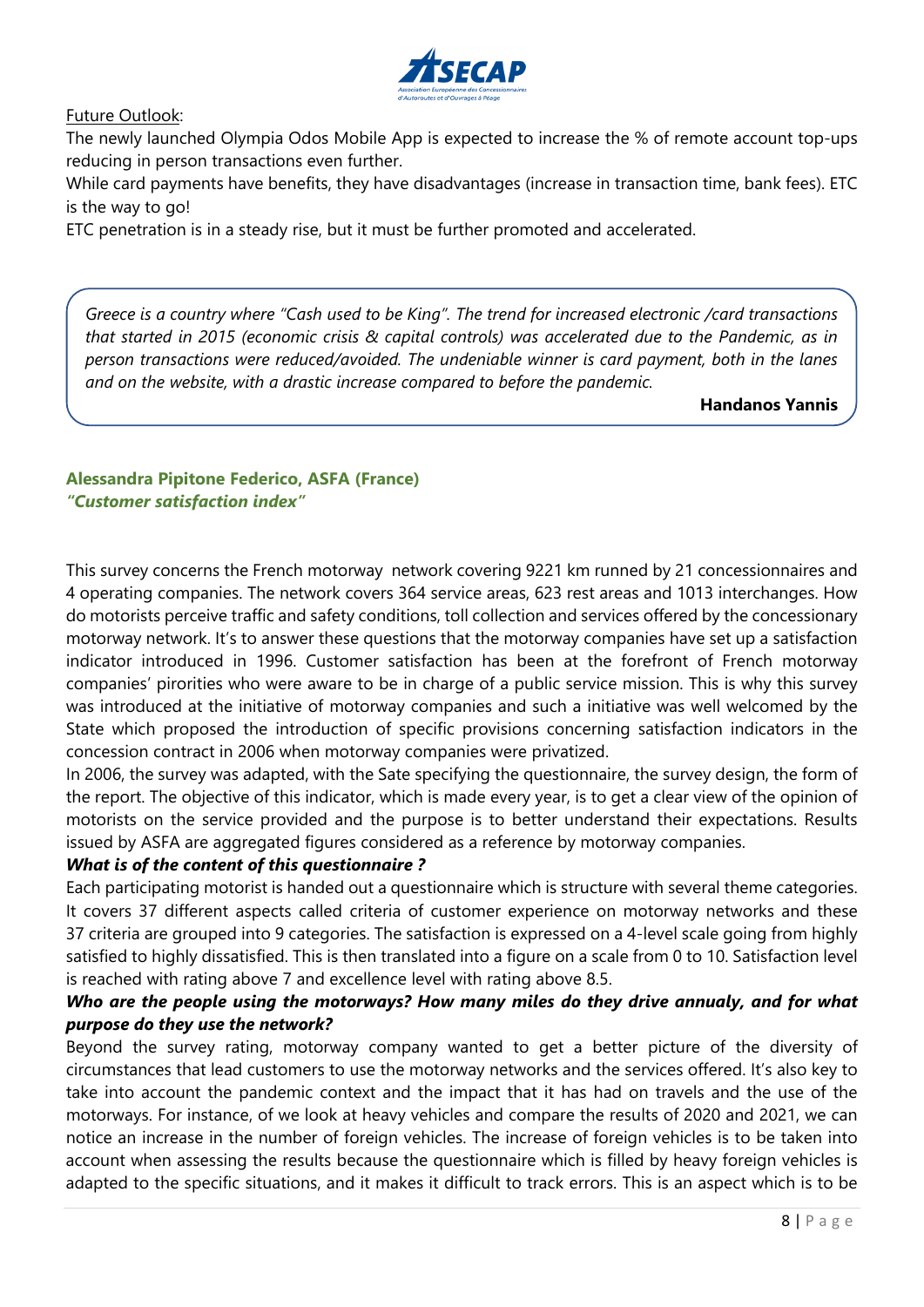

considered when we assess the results of the survey. Concerning the light vehicles, we need to take into account the covid crisis because the sample now tends to reshape itself as it was before the covid crisis, so if we compare the results of 2020 and 2021, it's an element to take into account. It's worth mentioning that since 2020, we have an increase in the number of elderly people, and this has an impact on many other element of the sample. Due to this increase, we have an impact on the purpose of most of the trips of people interviewed (more personal trips rather than business trips) and also on the frequenscy of the use of the network. People interviewed now tend to use less often the vehicle, so the frequency is lower.

We can go onto the details of the sample which was taken into account to run the survey: first of all, there is an increase of the percentage of motorits of light vehicles aged between 60 and 69, and this has an impact on other factors. The users travel less and they less often have an OBU. Car-pooling remains quite low due to the difficulty of interviewing carpoolers as we would need to use other methodologies. We can also notice that there has been an increase in foreign vehicles which proves that the sample is reshaping itself as it was before the covid crisis. The frequency of use of the vehicle is impacted because of the covid crisis, but also because the age of the motorists of light vehicles has increased, so we notice that there is an increase of the percentage of motorists using the vehicle for private purpose. A decrease in the use of motorways for business reason was 31% in 2019 and 26% in 2020. At the same time, there is an increase of the percentage of people interviewed who use the motorways for comuting to work. All these aspects shape the results since the questionnaire has not changes since several years.

Let's look at the nine categories that cover 37 criterias which are the object of the survey. If we take one of the 9 categories which is traffic condition: in order to assess the satisfaction of the customer, several criteria are taken into account and there is this particular category driven by 2 criteria which is traffic flow and cohabitation with all the vehicles.

If we look at the results: we can see that for motorways conditions, despite the covid crisis, the score is stable and we have an average of 8.4 which is almost excellent. Road safety which is a key element of the survey has been improvince since 2014 (with 7.7) and we reach 8.1 in 2018. Most criteria are following similar trend in this category. There are 2 criteria whose rates are decreasing: the frequency of safety areas and safety reminders are actually slightly decreasing since last year.

For traffic conditions, the traffic fluidity is viewed by motorists as one of the most important factors. For traffic conditions, there is a slightly decrease because we are exiting the covid crisis, so traffic has gone back to the levels previous to the crisis. For the plaza overall conditions, there are 2 main criterias. We can see that for the plaza overall conditions, the average rate has improved over the last 5 years and now this category is highly satisfactory which shows that toll plaza remained well rated. Another important element of the survey for the concessionnaires, it's information and signage because between 2014 and 2021, the information and signage rating hase improved from 7.6 to 7.9. In this specific catergoy, there are 2 main criteria: tourist information and breakdown information which are rated as satisfactory. For the service areas and infrastructures, over the 7 years, some of the criteria varied a lot. We have had 2 criterias whose rate has increased: facility and cleaness of the area. We also have some decrease in the availability of parking and lightning of the area. Concerning services, the register shows an improvement in satisfaction over the 7 years and this is driven by the improvement of 2 criterias: the service of restaurants and cleanliness of the toilet (rated 8.3 out of 10).

The trend for each category and the evolution since 2014 to 2021: there was a drop in scores on a number of criteria and categories mainly due to the return of affluence on the motoways network and despite that, we also have had about 10 criteria which have improved. We can see that the history of results shows that there is a steading in user satisfaction in all areas with some different trends depending on the specific category. And we need to keep in mind that for the past 2 years, there was a crisis which had an impact on the scores. Developments are difficult to predict, on the one hand because of the uncertainties of future context, and on the other hand because on the criteria, many aspects might change and also the sample. But what will keep its stronger stability is the commitment of the motorway companies to strive to match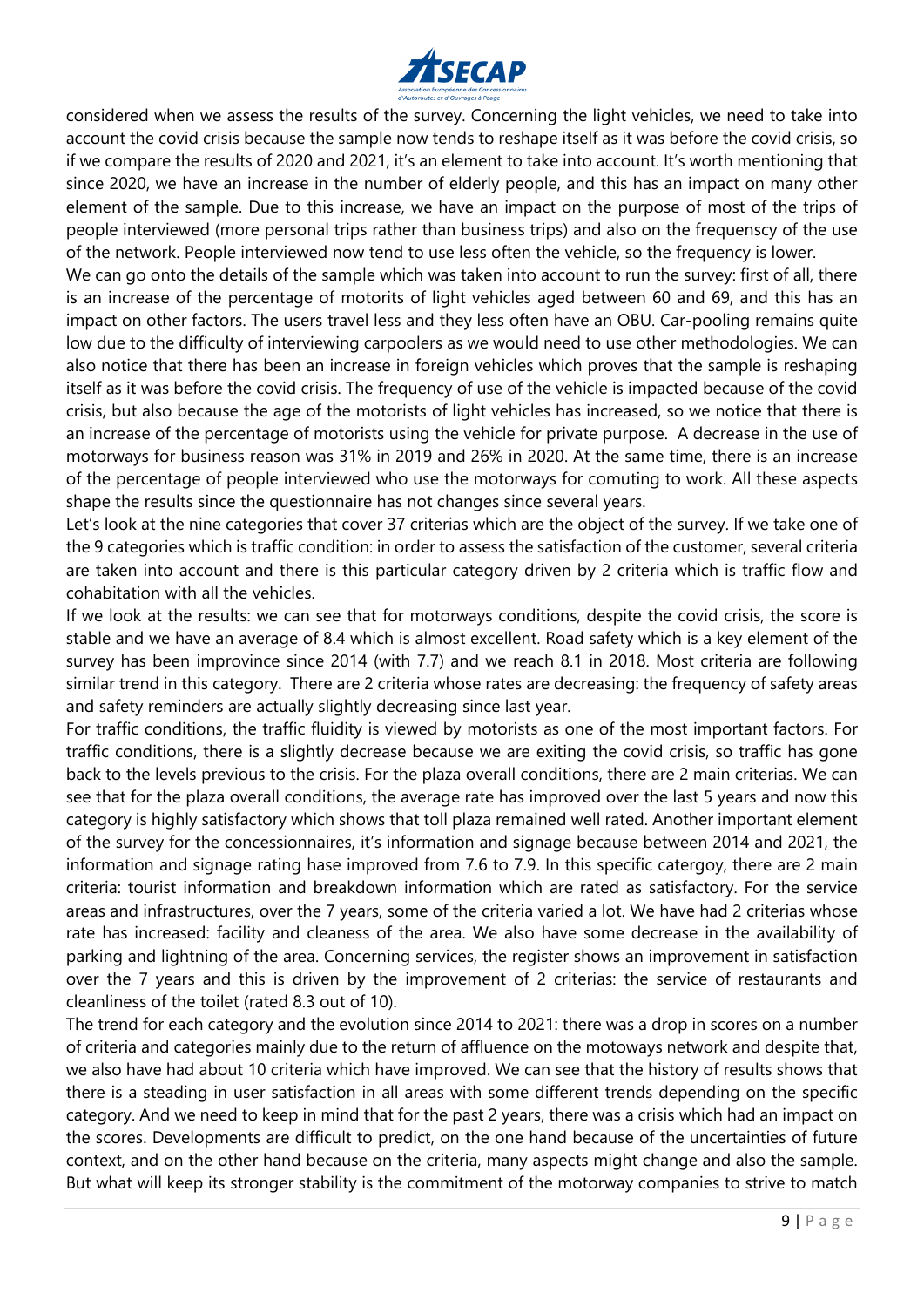

users expectations and to improve the state of the network and provide a high quality public service to the user.

*What will keep its stronger stability is the commitment of motorway companies to strive to match users expectations and to improve the state of the network, and provide a high quality public service to the user.*

#### **Alessandra Pipitone Federico**

#### **Q&A session**

The session was followed by Q&A, moderated by Mrs Emanuela Stocchi. Also, participants had the opportunity to ask questions to the speakers via the chat. Below, you will find the questions raised and the responses given by the speakers:

#### **Malika Seddi**: **Is Portugal implement dynamic princing on the motorway? How does it work?**

**Hugo Bento**: on the concession side, on tolling we are not allowed to do that. It's legislative and defined by the government. On the customer services that we provide we can do that: in the service areas, parking options, electric charging options, but not with the tolling collection. The dynamic part is more relevant in the pricing for the services.

#### **Anna Broekere: How many electric car users are using the infrastructure?**

**Hugo Bento:** the solution we are providing is a trick on the app that allows you to connect the cars to any charging hubs in the country, and as soon as you have an access payment, you can have access to the entire network. The needs in Portugal is increasing with 7k active users of Viaverde Electric, but in total since the beginning, we think that members of electric cars or hybrid cars circulating in Portugal is now 150 k. By providing charging hubs, we are reducing the users' anxiety when entering a motorway on whether they will have enough range to reach their final destination.

#### **Harun Oztoprak: what is your way to get customers satisfaction survey data? What is the method?**

**Edith Rührer:** For our satisfaction and reputation model, when we talk to cars drivers with 2/3 online and 1/3 on telephone to make sure that the whole population is 100 % represented. When we talk to lorry or bus drivers, you do not have a database, we are on the motorway and rest stations to have a face to face interview. When it comes to business user, it's always by telephone.

**Alessandra Federico Pipitone**: it depends on the category of the motorists. For feoreign heavy vehicles, there is a specific questionnaire and we adapt it to each category.

The results are examined by ASFA, in cooperation with the State because the survey is now part of the concession contract itself, even if it was an initiative of motorway companies, now it's a contractual obligation. It's a questionnaire runned by a person in charge of it and target of people being interviewed. It's normally runned on site on the area (service areas) and the questionnaire is translated for heavy vehicles, foreign motorists, etc.

#### **Harun Oztoprak**: **How many questions do you have ?**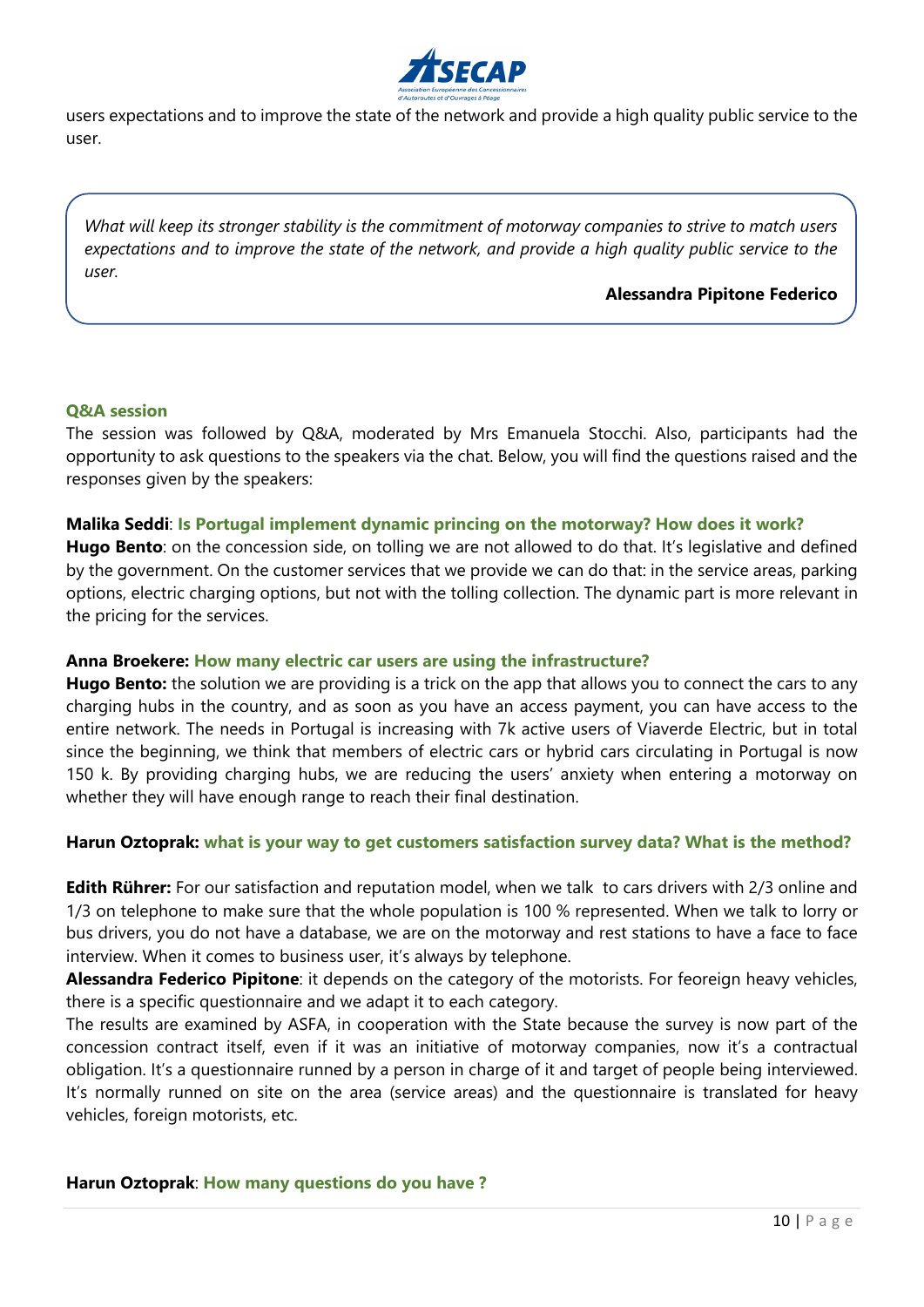

**Alessandra Pipitone Federico** : the target of the persons interviewed was this year 8 054 light vehicles and 1989 heavy vehicles.

## **Malika Seddi: Olympia Odos has set up a distance based tolling system that offers some reduction to the customers who are not using the full stretches of the motorway, with an increase of the use of card and ETC. Was there any campaign to promote the system?**

**Yannis Handanos**: the system provides this distance charging system and it's implemented at short trips (if someone uses the whole lane of motorway, he will not have any discount). For someone passing from a main lane and doesn't travel the whole distance, when he exits and gets back the charges for the distance he hasn't made (useful for people who use the mortway for short distances). This was introduced in the beginning of 2021, it was in the peak of the second lockdown, and so there was some kind of promotions mainly with distribution of leaflets at the toll booths. However, due to the pandemic, the full campaign, and Grigoris can provide more information, has not gone online and is expected to be soon advertised to inform users in a better way.

**Grigoris Chasanis**: We are now working on the app promotion. We had the ETC interoperability extended throughout the country so every transponder can be used on our tolls now. Having a product like the Hybrid is important because you differenciate your service and product from the rest. The app aims at bringing new users. Now we are trying to advertise this app with new features that nobody else has, and as Yannis said the Hybrid gives big discounts. During the pandemic, we had an increase of electronic payments using the POS etc., so there is this shift by using the ETC and POS payments on the motorway which is a new trend on our motorway.

## **Huguette Kirhero: Hugo Bento said they had the biggest challenge to find a sentimental link with the younger people. What is the communication they are using and how they managed to find this link?**

**Hugo Bento:** it's a strategic revision of the communication framework for each of our brand. Viaverde has a strong heritage of communicating directly with end consumer. It has a stronger emotional link with younger generation. Brisa concessionaire is the main relationship, it's functional and transactional; you give it for granted and that's the hardest part.

Two areas we are exploring: technology : motorways that are ahead of the time and being prepared fo the future with connected car, with near real-time information, electric charging station…And sustainability: we have a big heritage in the way we manage and build our infrastructure, but what we do not have is communication touch point for end consumers in the sustainable day-to-day impact on the community. We are looking into ares where we can be pioneer and use that to create the emotional link we do not have on younger generation.

## **Anna Broekere: How popular is the function of giving the number in connexion of the safety and location on the motorway?**

**Grigoris Chasanis :** I cannot tell now as it's a new function on the app (February). But we can check easily because the validation process is through the user's mobile number, so we have an integration with an SMS provider for this service. We have now just more than 1 month of availability on the stores, so the question can be answered in a few months. We would like to make a survey to see if they are using this because we want to follow up on the app and put more services, not only on the subscribers section but for everybody. It's also a test to see if people like these innovations.